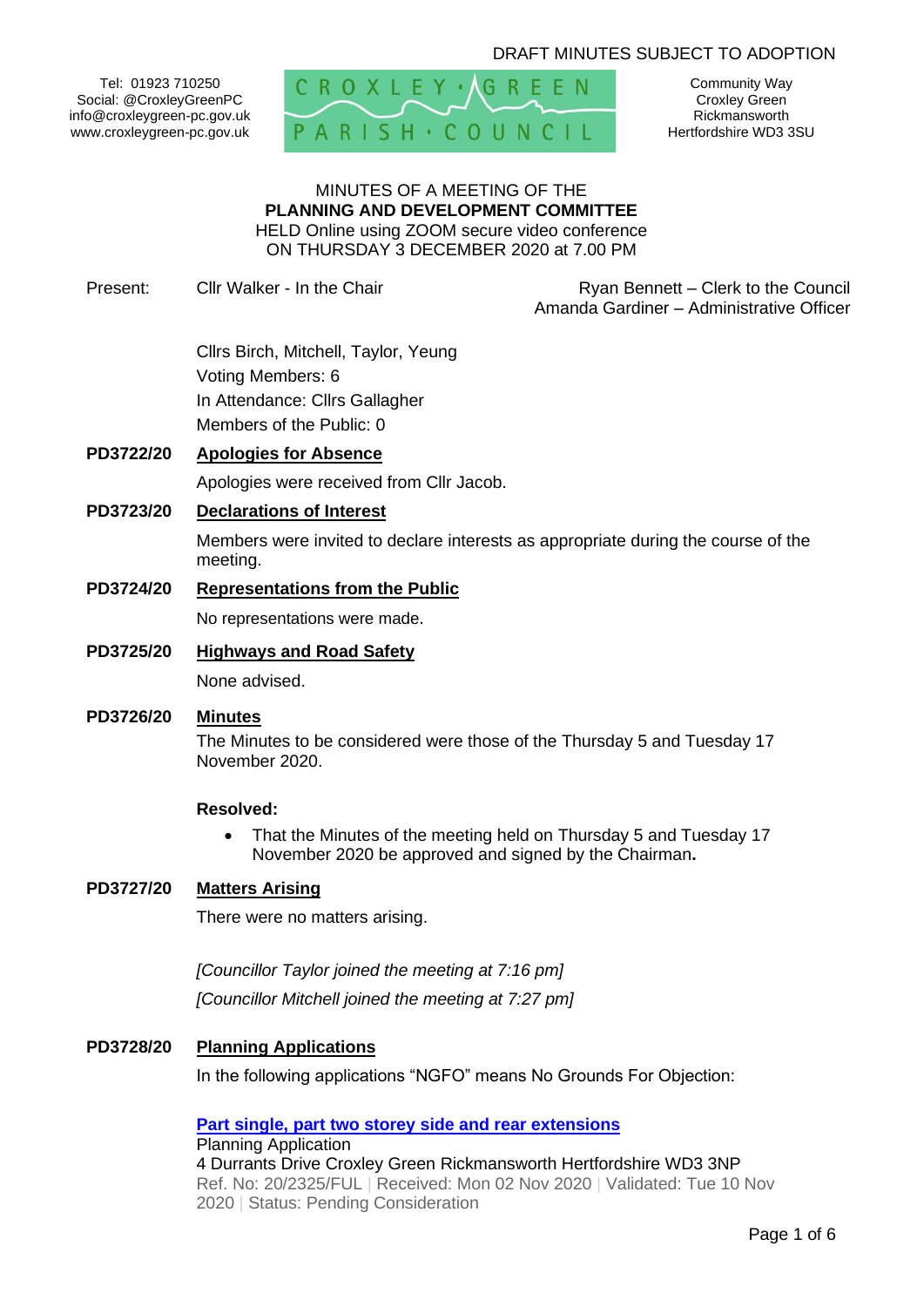**Croxley Green Parish Council Decision: NGFO draw the planning officers attention to the neighbours comments re 45 degree angle and materials should match existing.**

#### **[Listed Building Consent: Construction of an outbuilding](https://www3.threerivers.gov.uk/online-applications/applicationDetails.do?activeTab=summary&keyVal=QJDIRFQFL4H00&prevPage=inTray)**

Planning Application Croxley House The Green Croxley Green WD3 3JB Ref. No: 20/2366/LBC | Received: Fri 06 Nov 2020 | Validated: Mon 09 Nov 2020 | Status: Pending Consideration **Croxley Green Parish Council Decision: Noted the LBC**

#### **[Construction of an outbuilding](https://www3.threerivers.gov.uk/online-applications/applicationDetails.do?activeTab=summary&keyVal=QJF29GQFL4M00&prevPage=inTray)**

Planning Application Croxley House The Green Croxley Green Rickmansworth Hertfordshire WD3 3JB Ref. No: 20/2371/FUL | Received: Mon 09 Nov 2020 | Validated: Mon 09 Nov 2020 | Status: Pending Consideration **Croxley Green Parish Council Decision: NGFO**

#### **[First floor side extension and extension to roof](https://www3.threerivers.gov.uk/online-applications/applicationDetails.do?activeTab=summary&keyVal=QJ5T46QFL2K00&prevPage=inTray)**

Planning Application 16 Canterbury Way Croxley Green WD3 3SS Ref. No: 20/2321/FUL | Received: Mon 02 Nov 2020 | Validated: Thu 12 Nov 2020 | Status: Pending Consideration **Croxley Green Parish Council Decision: NGFO**

## **[Single storey side and rear extension and loft conversion including hip to gable](https://www3.threerivers.gov.uk/online-applications/applicationDetails.do?activeTab=summary&keyVal=QJ7YQ3QFL3400&prevPage=inTray)  [roof extension and insertion of rear dormer](https://www3.threerivers.gov.uk/online-applications/applicationDetails.do?activeTab=summary&keyVal=QJ7YQ3QFL3400&prevPage=inTray)**

Planning Application 143 Baldwins Lane Croxley Green WD3 3LL Ref. No: 20/2340/FUL | Received: Tue 03 Nov 2020 | Validated: Mon 16 Nov 2020 | Status: Pending Consideration **Croxley Green Parish Council Decision: CGPC note that a dutch hip would conform with CA2 of the Neighbourhood Plan**

## **[Single storey side extension](https://www3.threerivers.gov.uk/online-applications/applicationDetails.do?activeTab=summary&keyVal=QJDIR3QFL4F00&prevPage=inTray)**

Planning Application 20 Harvey Road Croxley Green WD3 3BW Ref. No: 20/2365/FUL | Received: Fri 06 Nov 2020 | Validated: Tue 17 Nov 2020 | Status: Pending Consideration

**Croxley Green Parish Council Decision: NGFO subject to materials to match existing**

**[Conversion of existing stable cottage outbuilding to to house a sprinkler tank](https://www3.threerivers.gov.uk/online-applications/applicationDetails.do?activeTab=summary&keyVal=QJZFMDQFL9B00&prevPage=inTray)  [room, water softener room, staff WC and workshop](https://www3.threerivers.gov.uk/online-applications/applicationDetails.do?activeTab=summary&keyVal=QJZFMDQFL9B00&prevPage=inTray)**

Planning Application

2 The Old Stables Croxley House The Green Croxley Green WD3 3JB Ref. No: 20/2456/FUL | Received: Wed 18 Nov 2020 | Validated: Wed 18 Nov 2020 | Status: Pending Consideration

**Croxley Green Parish Council Decision: NGFO**

**[Listed Building Consent: Conversion of existing stable cottage outbuilding to to](https://www3.threerivers.gov.uk/online-applications/applicationDetails.do?activeTab=summary&keyVal=QJZFPMQFL9K00&prevPage=inTray)  [house a sprinkler tank room, water softener room, staff WC and workshop](https://www3.threerivers.gov.uk/online-applications/applicationDetails.do?activeTab=summary&keyVal=QJZFPMQFL9K00&prevPage=inTray)** Planning Application 2 The Old Stables Croxley House The Green Croxley Green WD3 3JB

Ref. No: 20/2460/LBC | Received: Wed 18 Nov 2020 | Validated: Wed 18 Nov 2020 | Status: Pending Consideration

**Croxley Green Parish Council Decision: Noted the LBC**

**[Single storey side and rear extension and loft conversion including first floor](https://www3.threerivers.gov.uk/online-applications/applicationDetails.do?activeTab=summary&keyVal=QJGWY1QFL5800&prevPage=inTray)**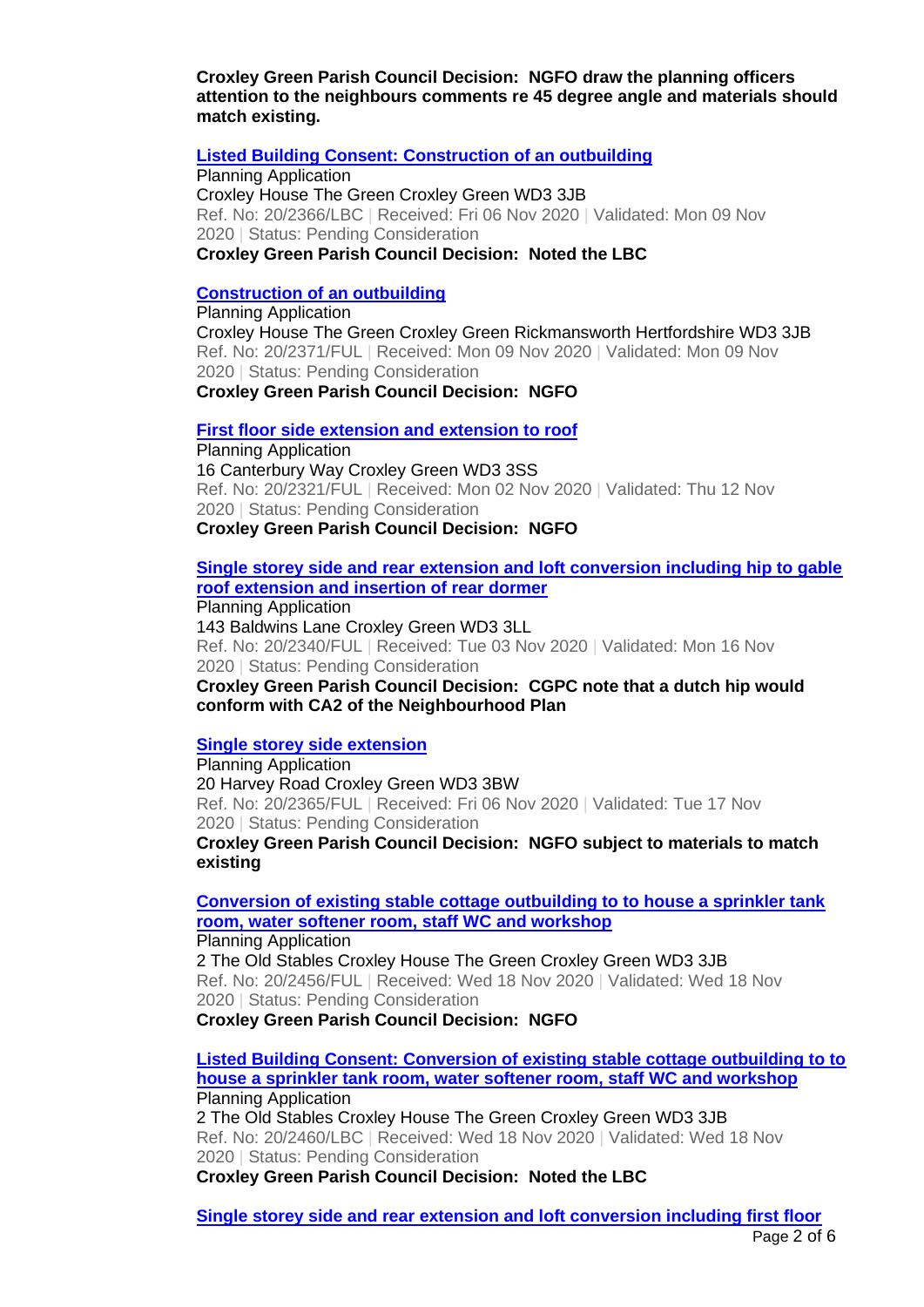### **[side extension rear dormer and front rooflights](https://www3.threerivers.gov.uk/online-applications/applicationDetails.do?activeTab=summary&keyVal=QJGWY1QFL5800&prevPage=inTray)**

### Planning Application

138 Links Way Croxley Green WD3 3RN

Ref. No: 20/2380/FUL | Received: Mon 09 Nov 2020 | Validated: Fri 20 Nov 2020 | Status: Pending Consideration

**Croxley Green Parish Council Decision: CGPC objects for the following reasons:**

- **Overmassing of the site**
- **Does not comply with the Neighbourhood Plan CA2**
- **CGPC note the planning history for this property and the cumulative applications**

**[Single storey side and rear extension to link to existing garage and loft](https://www3.threerivers.gov.uk/online-applications/applicationDetails.do?activeTab=summary&keyVal=QJZQQUQFL9X00&prevPage=inTray)  [conversion including side extension to roof to form a gable end and insertion of](https://www3.threerivers.gov.uk/online-applications/applicationDetails.do?activeTab=summary&keyVal=QJZQQUQFL9X00&prevPage=inTray)  [rear dormer window.](https://www3.threerivers.gov.uk/online-applications/applicationDetails.do?activeTab=summary&keyVal=QJZQQUQFL9X00&prevPage=inTray)**

Planning Application

33 Sherborne Way Croxley Green WD3 3PE Ref. No: 20/2467/FUL | Received: Wed 18 Nov 2020 | Validated: Mon 23 Nov 2020 | Status: Pending Consideration

# **Croxley Green Parish Council Decision: CGPC objects for the following reasons:**

- **The size of the dormer is overmassing**
- **Application is out of keeping with the character of the area. The application should harmonise with the neighbouring property and comply with the Neighbourhood Plan.**

**[Part Retrospective: Erection of raised patio to rear of dwelling and new](https://www3.threerivers.gov.uk/online-applications/applicationDetails.do?activeTab=summary&keyVal=QJDIQVQFL4D00&prevPage=inTray)  boundary [treatment including fencing and gates](https://www3.threerivers.gov.uk/online-applications/applicationDetails.do?activeTab=summary&keyVal=QJDIQVQFL4D00&prevPage=inTray)**

Planning Application 11 Lancing Way Croxley Green WD3 3LW Ref. No: 20/2364/RSP | Received: Fri 06 Nov 2020 | Validated: Mon 23 Nov 2020 | Status: Pending Consideration **Croxley Green Parish Council Decision: NGFO**

**[Demolition of existing detached garage and construction of a two story rear](https://www3.threerivers.gov.uk/online-applications/applicationDetails.do?activeTab=summary&keyVal=QJXKY5QFL8S00&prevPage=inTray)  [extension and single storey side extension](https://www3.threerivers.gov.uk/online-applications/applicationDetails.do?activeTab=summary&keyVal=QJXKY5QFL8S00&prevPage=inTray)**

Planning Application 11 Ludlow Way Croxley Green WD3 3SJ Ref. No: 20/2448/FUL | Received: Tue 17 Nov 2020 | Validated: Thu 26 Nov 2020 | Status: Pending Consideration

# **Croxley Green Parish Council Decision: CGPC draws the Planning Officers attention to:**

- **the shading of the extension on neighbours**
- **the angled doors from the kitchen may cause overlooking**
- **NGFO subject to the neighbours comments**

# **PD3729/20** Recent Decisions by Thee Rivers District Council

# **Approved**

| <b>Application:</b>    | Construction of single storey side and rear extension and |
|------------------------|-----------------------------------------------------------|
|                        | alterations to fenestration                               |
| <b>Address:</b>        | 9 Lancing Way Croxley Green Rickmansworth                 |
|                        | Hertfordshire WD3 3LW                                     |
| <b>Application No:</b> | 20/1840/FUL                                               |
| <b>CGPC Decision</b>   | NGFO.                                                     |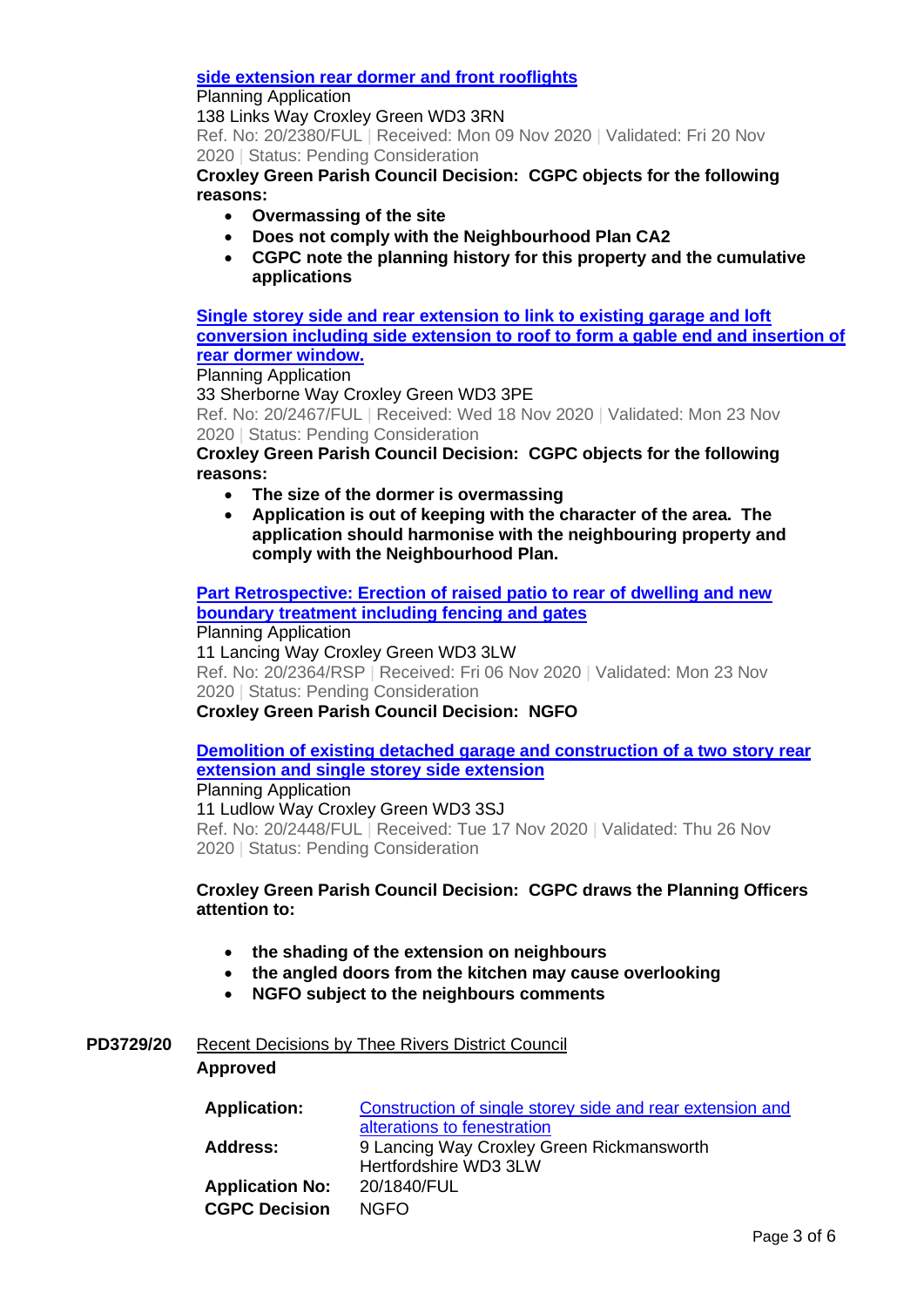| <b>TRDC Decision</b>                                                                                             | Approved                                                                                                                                                                                                                                                                                                       |
|------------------------------------------------------------------------------------------------------------------|----------------------------------------------------------------------------------------------------------------------------------------------------------------------------------------------------------------------------------------------------------------------------------------------------------------|
| <b>Application:</b><br><b>Address:</b><br><b>Application No:</b><br><b>CGPC Decision</b><br><b>TRDC Decision</b> | Retrospective: Erection of pergola and timber fence<br>Elmcote House The Green Croxley Green WD3 3HN<br>20/1949/RSP<br>NGFO, subject to any neighbours comments<br>Approved                                                                                                                                    |
| <b>Application:</b>                                                                                              | Roof alterations to create fully pitched roof; replacement<br>and alterations to front and rear dormers; conversion of<br>garage into habitable accommodation including alterations                                                                                                                            |
| <b>Address:</b><br><b>Application No:</b><br><b>CGPC Decision</b><br><b>TRDC Decision</b>                        | to fenestration and alterations to frontage.<br>Holly Lodge The Green Croxley Green WD3 3HN<br>20/1944/FUL<br>CGPC does not object. Roof tiles should be approved by<br>the Conservation Officer.<br>Approved                                                                                                  |
| <b>Application:</b>                                                                                              | Loft conversion including hip to gable roof alteration and<br>insertion of front dormer with front and rear rooflights and                                                                                                                                                                                     |
| <b>Address:</b><br><b>Application No:</b><br><b>CGPC Decision</b><br><b>TRDC Decision</b>                        | second floor flank window<br>24 Bateman Road Croxley Green WD3 3BL<br>20/1993/FUL<br>CGPC note that a dutch hip would conform with CA2 of the<br>Neighbourhood Plan.<br>Approved                                                                                                                               |
| <b>Application:</b><br><b>Address:</b><br><b>Application No:</b><br><b>CGPC Decision</b><br><b>TRDC Decision</b> | <b>Single storey rear extension</b><br>28 Beechcroft Avenue Croxley Green WD3 3EQ<br>20/2038/FUL<br>CGPC does not object. Neighbours comments should be<br>taken into consideration and building work should be<br>restricted to permitted building hours.<br>Approved                                         |
| <b>Application:</b><br><b>Address:</b><br><b>Application No:</b><br><b>CGPC Decision</b><br><b>TRDC Decision</b> | First floor rear extension and alterations to fenestration<br>166 Baldwins Lane Croxley Green WD3 3LJ<br>20/2050/FUL<br>CGPC note that the property has been substantially<br>altered recently and no planning applications were<br>submitted. Neighbour comments should be taken into<br>account.<br>Approved |
| <b>Application:</b>                                                                                              | <b>Listed Building Consent: Variation of Condition 2</b><br>(approved plans) and Condition 5 (Panelling) of Listed<br>Building Consent 16/0963/LBC to allow alterations to the<br>internal layout including alterations to the existing<br>Panelling.                                                          |
| <b>Address:</b>                                                                                                  | Croxley House The Green Croxley Green Rickmansworth<br>Hertfordshire WD3 3JB                                                                                                                                                                                                                                   |
| <b>Application No:</b><br><b>CGPC Decision</b><br><b>TRDC Decision</b>                                           | 20/1961/LBC<br>CGPC note the Listed Building Consent.<br>Approved                                                                                                                                                                                                                                              |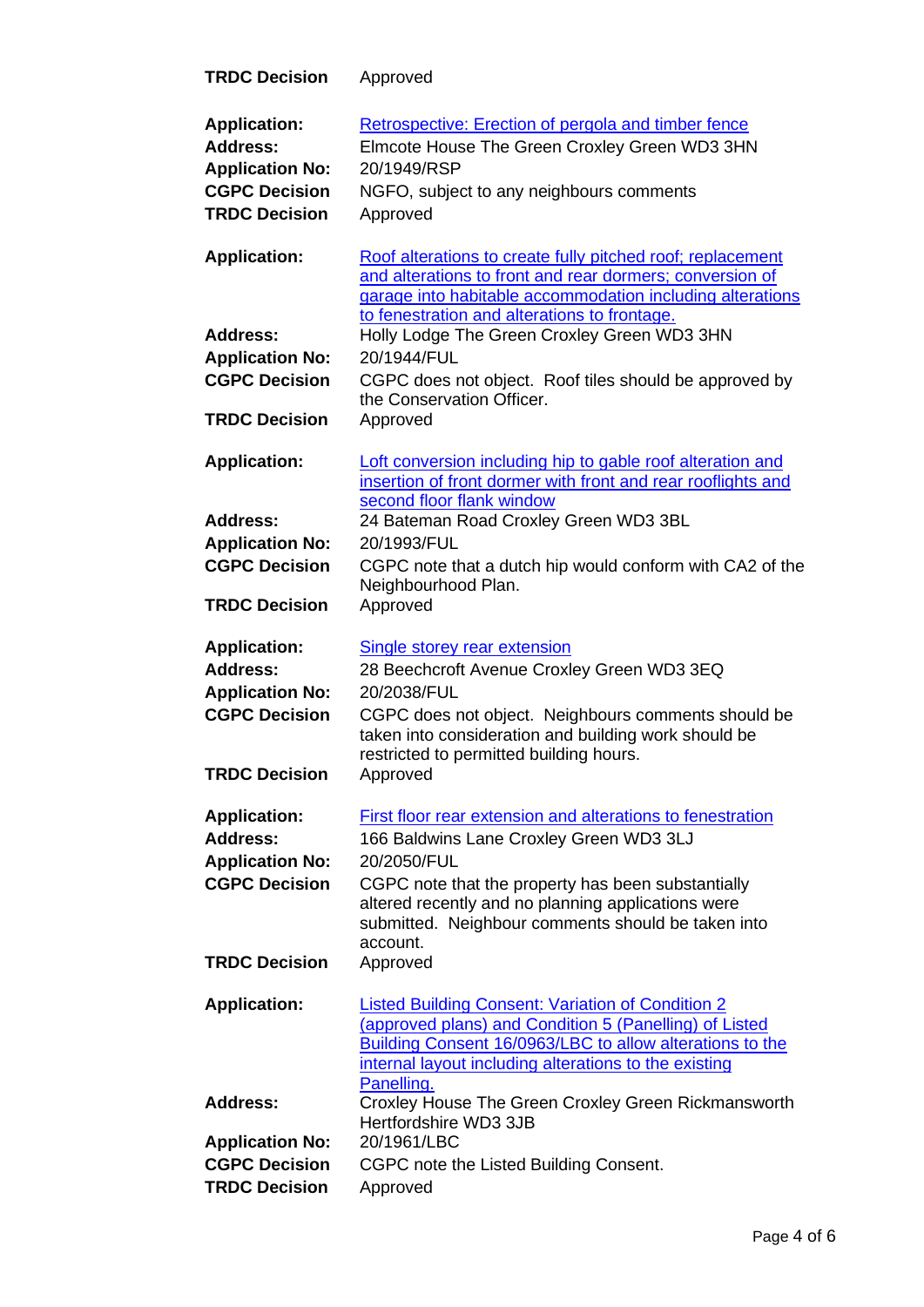| <b>Application:</b>    | Variation of Condition 2 (approved plans) and removal of<br>Condition 6 (Panelling) pursuant to planning permission<br>16/0964/FUL to allow alterations to the approved layout to |
|------------------------|-----------------------------------------------------------------------------------------------------------------------------------------------------------------------------------|
|                        | retain existing panelling.                                                                                                                                                        |
| Address:               | Croxley House The Green Croxley Green WD3 3JB                                                                                                                                     |
| <b>Application No:</b> | 20/1868/FUL                                                                                                                                                                       |
| <b>CGPC Decision</b>   | CGPC is concerned that builders are parking their vehicles<br>on The Green, thereby damaging the Conservation Area.                                                               |
| <b>TRDC Decision</b>   | Approved                                                                                                                                                                          |
|                        |                                                                                                                                                                                   |
| <b>Application:</b>    | Replacement of existing windows and doors with new<br><b>UPVC windows and doors</b>                                                                                               |
| Address:               | 295A - 309A Baldwins Lane Croxley Green Hertfordshire                                                                                                                             |
| <b>Application No:</b> | 20/2060/FUL                                                                                                                                                                       |
| <b>CGPC Decision</b>   | <b>NGFO</b>                                                                                                                                                                       |
| <b>TRDC Decision</b>   | Approved                                                                                                                                                                          |
|                        |                                                                                                                                                                                   |
| <b>Application:</b>    | Single storey rear extension and conversion of garage into                                                                                                                        |
|                        | habitable accommodation                                                                                                                                                           |
| <b>Address:</b>        | 4 Winton Drive Croxley Green WD3 3RE                                                                                                                                              |
| <b>Application No:</b> | 20/1900/FUL                                                                                                                                                                       |
| <b>CGPC Decision</b>   | NGFO subject to materials matching existing.                                                                                                                                      |
| <b>TRDC Decision</b>   | Approved                                                                                                                                                                          |

# **Refused**

| <b>Application:</b>    | Single storey rear extension and first floor side and rear                                                                           |
|------------------------|--------------------------------------------------------------------------------------------------------------------------------------|
|                        | extension                                                                                                                            |
| <b>Address:</b>        | 10 Hedges Way Croxley Green WD3 3FA                                                                                                  |
| <b>Application No:</b> | 20/1935/FUL                                                                                                                          |
| <b>CGPC Decision</b>   | NGFO. Croxley Green Parish Council would like to draw<br>the Planning Officer's attention to the large extension on a<br>small plot. |
| <b>TRDC Decision</b>   | Refused                                                                                                                              |

# **Withdrawn**

| <b>Application:</b>    | Alterations to roof form including increase in ridge height,                                                                                                                                                                                                             |
|------------------------|--------------------------------------------------------------------------------------------------------------------------------------------------------------------------------------------------------------------------------------------------------------------------|
|                        | formation of crown roof form, provision of front dormer and                                                                                                                                                                                                              |
|                        | second floor rear window and rooflights                                                                                                                                                                                                                                  |
| Address:               | 175A New Road Croxley Green WD3 3HB                                                                                                                                                                                                                                      |
| <b>Application No:</b> | 20/1946/FUL                                                                                                                                                                                                                                                              |
| <b>CGPC Decision:</b>  | CGPC object to the overdevelopment of the site and<br>impact on street scene which does not comply with CA2<br>and CA3 of the Neighbourhood Plan. Note that the<br>application would not be in keeping with Character Area 3<br>of the Croxley Green Neighbourhood Plan. |
| <b>TRDC Decision:</b>  | Withdrawn on 18/11/2020                                                                                                                                                                                                                                                  |

# **PD3730/20 Appeals Against Planning Decisions**

20/1148/FUL 8-10 Claremont Crescent. Written notification was received from TRDC that this application has been referred to the Planning Inspectorate for appeal 20/0057/REF.